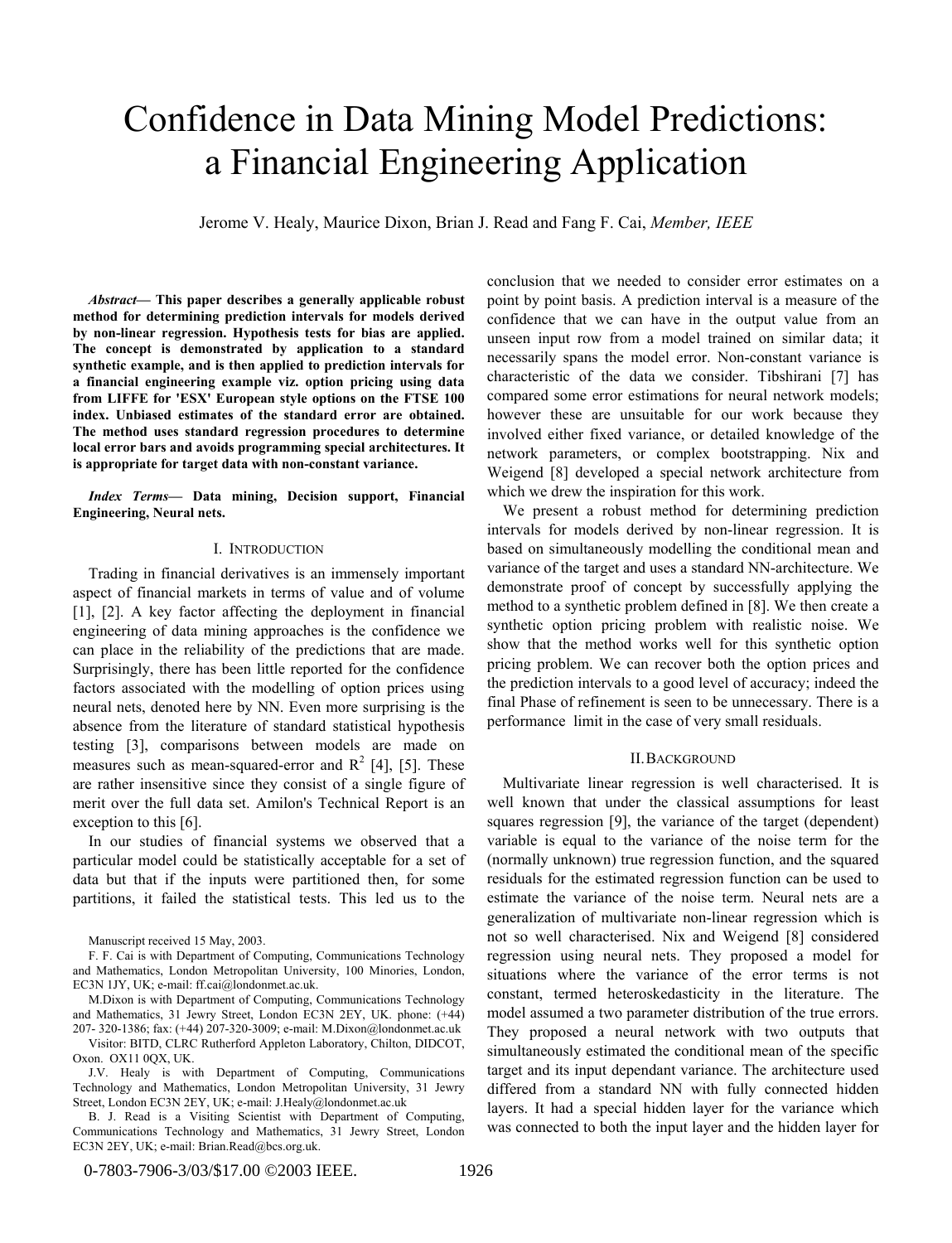the conditional mean of the target. They minimised the negative log likelihood cost function. During the iterative search for a minimum of the cost function, the weight update equations (delta terms) are multiplied by the inverse variance in what is effectively a weighted least squares regression. They used the following three Phase training algorithm.

**Phase I**: Split data into equal sets A and B. Determine conditional mean  $d^*$  from A assuming  $\sigma^2(x)$  is constant. Uses B for validation to determine minimum without overfitting.

**Phase II**: Uses Phase I model with frozen net-weights to derive estimates of  $\sigma^2(x)$  from set B; deploys a special architecture.

**Phase III**: Resplit the data into two equal sets A' and B'. Train both  $d^*$  and estimates of  $\sigma^2(x)$  on A' until cost function is minimised on B'.

*N.B. Set A is used as a training set. Set B is used as a validation set, (i.e. training is terminated when the cost function is minimised on B)*

The outcome is a model for both  $y(x)$ , the underlying true regression, and  $\sigma^2(x)$  the true squared error. Nix and Weigend applied it to a synthetic data example and demonstrated good recovery of the target function and the variance against the criteria of 1) a normalised mean squared error and a mean cost 2) visual inspection of diagrams. Hypothesis testing results were not reported. They then applied the method to laser data. However we have seen no report of this technique being applied to the financial option domain.

Heskes [10] considered prediction intervals for non-linear regression with small datasets and proposed a noise model for which the variance was input dependent. He derived confidence intervals for the error in the estimated regression function using a bootstrap procedure[11] in which a set of regressions is averaged. The data samples are drawn from the training set by random sampling with replacement. He derived prediction intervals for targets corresponding to patterns used for validation but not used in training. A weighting device was used to avoid wasting data. He assumes the regression noise and the residual noise are independent. A negative least likelihood model for residual noise is applied.

Heskes notes that in practice, neural nets produce biased estimates because finite samples tend to over-smooth sharp peaks. He suggests that since we do not know how to handle the resulting bias then attempting confidence limits of better than of order 1/(number of input rows) is too ambitious. (second order terms are of order  $1/(number of input rows)^{3/2}$ ). Heskes applied the method to a synthetic data problem very similar to [8]. A very small training set of 50 points with 25 bootstrap samples was used. Using 1000 test points, the aim was for 68% within prediction interval while 65% was achieved. Assessment was by commentary on the graphs, no hypothesis testing was done and it was not applied to another case.

LeBaron and Weigend [12] considered regression by

bootstrapping neural nets on the very noisy data constituting the volume of transactions on the New York Stock Exchange. They normalised drift by dividing the data by a moving average. The value of their results is that they suggest errors due to differences in architecture are dominated by errors due to use of different training sets (sampling error) for this type of data. The implication is that optimising architectures (i.e. by pruning, adding additional inputs, extra hidden layers etc.) on a single training set is unlikely to improve generalisation performance, and that ensemble techniques (i.e. bootstrapping) which allow quantification and reduction of the sampling error are to be preferred for this type of data.

Prediction intervals are defined as confidence intervals for a prediction  $d^*(x)$  made from an unseen set of inputs x, where there is no corresponding target  $d(x)$ . Consider the following expression

$$
[d(x) - d^*(x)] = [y(x) - d^*(x)] + n(x)
$$

Prediction intervals are concerned with the left hand side, the difference between the target and the prediction produced by the estimated regression function. Confidence intervals are concerned with the first right hand term, the difference between the true and estimated regression functions. The second right hand term is the (sample dependent) random noise term. Normally, the noise and the true regression function cannot be observed. However, if the variance of the noise is estimated as  $\sigma^{*2}(x_i) = s_i^2$ , using the squared residuals  $[d_i - d_{i}]^2$ , then a (heteroskedasticity consistent) estimate of the prediction interval is given by

$$
P \approx d^*(x_i) \pm t_{0.05, (n-k-1)} \sqrt{\frac{n\sigma^{*2}(x_i)}{(n-k-1)}}
$$

In this case, *k* is the applicable degrees of freedom and *t* is the critical value from Student's t-distribution.

## III. MODEL / ALGORITHM

#### *A. Desired Properties for Approach to Prediction intervals*

There are several properties that we aim for in an approach to prediction intervals. a) The method should be applicable to a range of multivariate non-linear regression techniques. b) The method should be able to achieve a defined level of accuracy; Heskes [10] has indicated that 1/(number of input rows) is the relevant limit. c)The method should be straightforward to implement and should not require a special architecture since it is intended for use in a data-centric framework using commercial neural net tools. d) The method should not be complex or computationally costly e) The method must yield prediction intervals consistent with nonconstant noise variance (heteroskedasticity).

The Nix-Weigend [8] method uses a special non-standard architecture requiring special programming. Methods using the inverted Hessian matrix of partial second derivatives of parameters can be problematic because a) many neural net packages do not provide access to the network weights b) inversion can fail if over-fitting occurs c) accuracy of these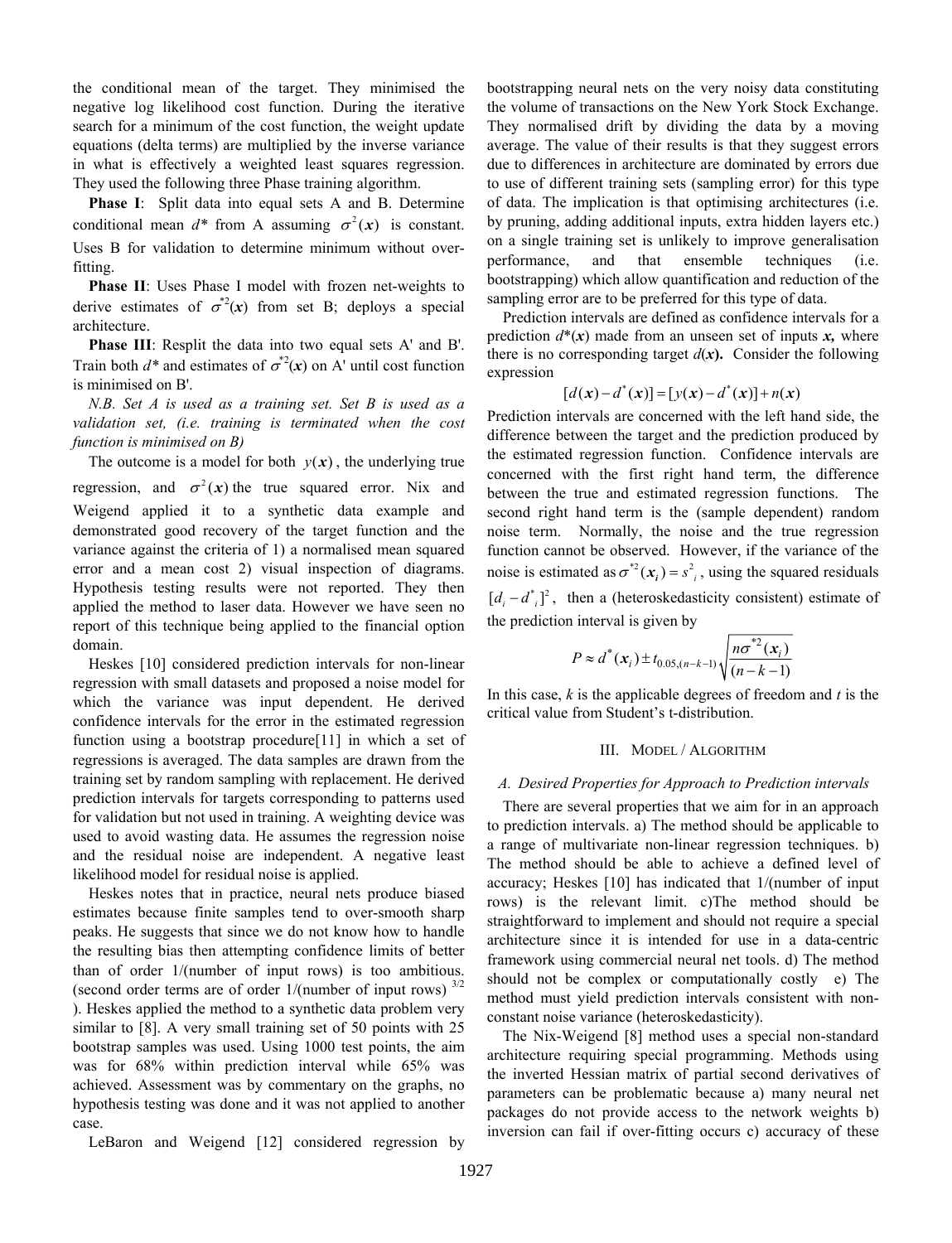methods is relatively poor [7]. The 'naïve' bootstrap does not produce estimated standard errors consistent with nonconstant noise variance. Moreover, it is computationally costly and supported by few commercial packages.

## *B. Modelling Prediction Intervals and Cost Function*

For option market participants, prediction intervals and confidence in the predicted values from unseen input rows are of greater practical interest than confidence intervals for the true regression. We therefore introduce a model that calculates the prediction interval directly; we avoid the bootstrapping that is a practical necessity in obtaining the confidence intervals for the true regression. Our model has two outputs; one output is the target variable and the other is the squared error. It differs from the Nix and Weigend [8] model because a) It deploys a standard NN architecture and b) It uses a sum of squares cost function and does not assume a Gaussian noise distribution c) It uses independent training and validation sets, rather than interchanging validation sets.

We follow Heskes [10] who suggests that it is desirable that the training set for fitting the squared errors is independent of the set used for training and validating the model for the target variable. The reason is, since training is stopped on the training set when the sum of squared errors is minimised on the validation set, the two are associated and thus not truly independent.

## *C. Training Algorithm*

## *1) Phase I:*

Randomly split the training data into two data sets, Set A and Set B. Using Set A, train a NN model on the target variable  $d(x)$ . Run the trained NN model on Set B, to obtain a set of squared residuals. By using squared residuals on a test set (Set B) as the second target for Phase II, over fitting and consequent underestimation of the standard error is avoided.

#### *2) Phase II:*

Using Set B for training, train a second NN with two output nodes. The target for the first output node is the variable  $d(x)$ ; the target for the second output node is the squared residuals obtained in Phase I from set B using the model trained on Set A.

## *3) Phase III (optional):*

Using Set A for training, train a further NN with two output nodes. The target for the first output node is the variable  $d(x)$ ; the target for the second output node is squared residuals for the estimate  $d^*(x)$  obtained in Phase II using the model trained on Set B. Training is now complete.

Set A is itself randomly split into a training and a validation portion; as is Set B. Testing of each Phase is performed on an independent test set, Set C. Note: their [8] Phase II differs from ours as does their cost function. which involves  $\sigma^{*2}(x)$ terms.

## IV. SYNTHETIC EXAMPLE

Nix and Weigend [8] defined a univariate synthetic

example to demonstrate the effectiveness of their model. For comparison purposes our proposed training algorithm and network is applied to the same univariate synthetic example, called Example #1 in their paper and here. This example uses a one-dimensional data set where  $y(x)$  the true regression, and  $\sigma^2(x)$ , the variance of the noise, are known. The true regression  $y(x)$ , is given by the equation  $y(x) = \sin(3x) \sin(5x)$ , where *x* is a uniformly distributed random number from the interval [0,  $\pi/2$ ]. Heskes [10] used similar trigonometric functions for the true regression and the noise variance. The noise  $n(x)$  consists of numbers from the normal distribution  $N[0, \sigma^2(x)]$ , where  $\sigma^2(x) = 0.02 + 0.25[1 - \sin(5x)]^2$ . The target value for training is  $d(x) = y(x) + n(x)$ .

We then adopted the following procedure. We used the same number of hidden nodes as Nix and Weigend for regression and for noise variance. For Phase I, a network with a single input node, 10 hidden layer nodes and a single output node is used. Phases II and III use a network with a single input node, 20 hidden layer nodes and 2 output nodes, one for  $d(x) = y(x) + n(x)$  and one for  $\sigma^2(x)$ . Fig. 1 shows a plot of the data points, the true regression  $y(x)$ , and the approximate prediction band obtained on a test set, for our Phase III model. The effect of Phase III was to tighten the prediction curves into the true model.



Prediction Bands for Example#1

Fig. 1  $y(x)$  is the true regression,  $d(x)$  are the target data points,  $d^*(x)$  is the estimate of the true regression, L and U are the true upper and lower prediction intervals and L\* and U\* are the estimated prediction intervals obtained using the network estimate  $\sigma^2(x)$  for the noise variance.

Table I shows the results of statistical tests for the performance of the proposed network in predicting the true regression, the true noise variance function, and the target data points  $d(x)$  and actual squared errors for Example #1;  $d^*(x)$  is the estimate of the target. The results show that the network produces unbiased estimates of the mean and the variance of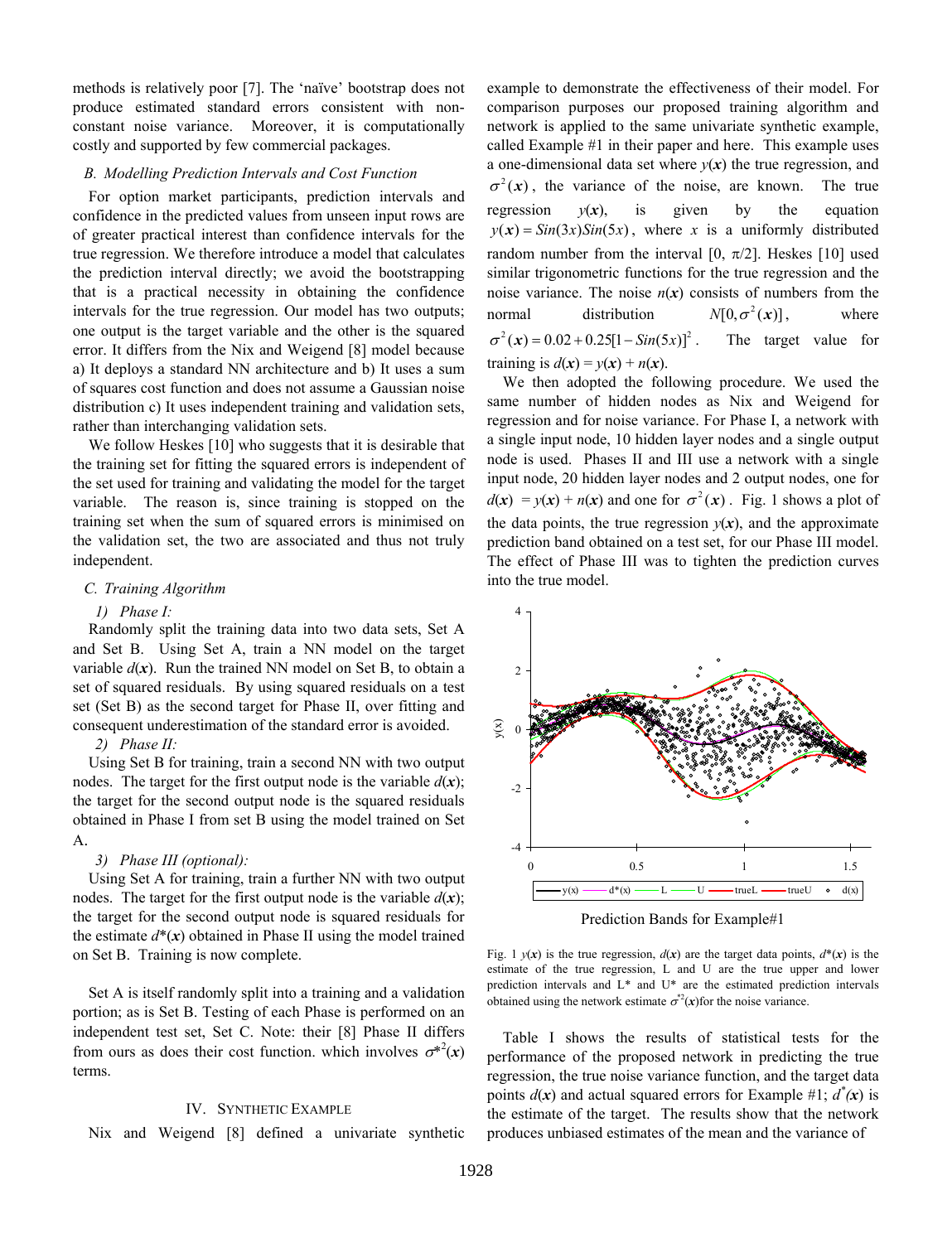| Model                                                                      | <b>Lavers</b>  | In               | Output           | $\mathbf{R}^2$ |                                   | <b>F-stat</b>    | t-stat                            | t-Test             |                 |  |  |
|----------------------------------------------------------------------------|----------------|------------------|------------------|----------------|-----------------------------------|------------------|-----------------------------------|--------------------|-----------------|--|--|
|                                                                            | [no. of nodes] |                  |                  |                | $F_{\text{crit}}(1 \text{ tail})$ | $F_{calc}(0.05)$ | $t_{\text{crit}}(2 \text{ tail})$ | $T_{calc}(2,0.05)$ | $[H0:O=O^*(x)]$ |  |  |
| <b>Estimated v. True Regression Function &amp; Noise Variance Function</b> |                |                  |                  |                |                                   |                  |                                   |                    |                 |  |  |
| <b>PhaseIII</b>                                                            | $1 - 10 - 2$   | $\boldsymbol{x}$ | $\mu_y^*(x)$     | 0.99           | 1.03                              | 1.01             | 1.96<br>$-1.12$                   |                    | Unbiased        |  |  |
| PhaseIII                                                                   | $1 - 20 - 2$   | $\boldsymbol{x}$ | $\sigma^{*2}(x)$ | 0.99           | 0.97                              | 0.86             | 1.96                              | $-1.96$            | Unbiased        |  |  |
| Estimated v. Actual Target (d) & Squared Errors                            |                |                  |                  |                |                                   |                  |                                   |                    |                 |  |  |
| PhaseIII                                                                   | $1 - 20 - 2$   | $\boldsymbol{x}$ | $\mu_y^*(x)$     | 0.42           | 1.03                              | 2.40             | 1.96<br>$-0.91$                   |                    | Unbiased        |  |  |
| PhaseIII                                                                   | $1 - 20 - 2$   | $\boldsymbol{x}$ | $\sigma^{*2}(x)$ | 0.34           | 1.03                              | 4.38             | 1.96                              | 0.32               | Unbiased        |  |  |

TABLE I PERFORMANCE OF PROPOSED NETWORK (EXAMPLE#1)

Table I Shows the proposed network produces an unbiased estimate of both the mean and the variance for its two outputs. The estimate of the actual target  $d(x)$ and the squared errors is also unbiased, and the hypothesis test for the means shows there is no difference at the 95% significance level.

both the true regression function  $y(x)$ , and the noise variance function  $\sigma^2(x)$ .

The approximate upper and lower prediction intervals calculated from the estimated noise variance function are also unbiased estimates of the true upper and lower prediction intervals. For comparison of the proposed network performance with that of the Nix-Weigend network we have computed, and show in Table II, the statistics used by the authors in [8].

TABLE II RESULTS FOR EXAMPLE#1

|                |                                                            |                 | <b>This Work</b> |                 | Nix-Weigend  |
|----------------|------------------------------------------------------------|-----------------|------------------|-----------------|--------------|
| row            |                                                            | <b>Test Set</b> | $(n=10^4)$       | <b>Test Set</b> | $(n=10^5)$   |
|                | Target d                                                   | $E_{NMS}$       | Our Mean Cost    | $E_{NMS}$       | NW Mean Cost |
| 1              | Phase I                                                    | 0.764           | 0.454            | 0.593           | 0.882        |
| $\mathbf{2}$   | Phase II                                                   | 0.577           | 0.344            | 0.593           | 0.566        |
| 3              | Phase III                                                  | 0.578           | 0.344            | 0.570           | 0.462        |
| 4              | $n(x)$ (exact additive noise)                              | 0.575           | 0.343            | 0.563           | 0.441        |
|                | Target $e^2$                                               | $\rho$ (PIII)   | $\rho$ (PII)     | $\rho$ (PIII)   | $\rho$ (PII) |
| 5              | $\rho(\sigma*(x))$ , residual errors)                      | 0.571           | 0.569            | 0.548           | N/a          |
| 6              | $\rho(\sigma(x))$ , residual errors)                       | 0.586           | 0.585            | 0.584           | N/a          |
|                | Distribution P(III)                                        | 1 std.          | $2$ std.         | 1 std.          | 2 std.       |
| $\overline{7}$ | % of errors $\langle \sigma^*(x) \rangle$ ; $2\sigma^*(x)$ | 67.4            | 93.1             | 67.0            | 94.6         |
| 8              | % of errors $\leq \sigma(x)$ ; $2\sigma(x)$                | 66.9            | 95.0             | 68.4            | 95.4         |
| 9              | (exact Gaussian)                                           | 68.3            | 95.4             | 68.3            | 95.4         |

In Table II  $E<sub>NMS</sub>$  is the mean squared error normalised by the (global) variance of the target d. Our Mean Cost is the mean of the cost function  $(d-d^*)^2$ . Row 4 gives these figures for  $[(d-y(x))^2 = n(x)^2]$  and represents the best performance attainable. Row 5 gives the correlations between the absolute errors and the network estimate for the standard deviation of the errors. Row 6 gives the correlations between the absolute errors and the true noise standard deviation. Row 7 gives the percentage of absolute errors that are less than 1 and 2 times the corresponding network estimate for the standard deviation of the error. Row 8 gives the percentage of absolute errors that are less than 1 and 2 times the corresponding true noise standard deviation. Row 9, which is included for comparison purposes, gives the percentage of observations that are less than 1 and 2 standard deviations in a Gaussian distribution.

Table II shows that compared to the Nix-Weigend network there is little improvement in the fit to the target *d* between our Phases II and III. However the Phase III fit (row 3) for the proposed network is close to the best attainable, deviating only by 0.6%. The Nix-Weigend network on the other hand does not approach the best attainable figure quite so closely, deviating by 1.4%. The proposed network figures for correlation of the actual absolute errors with the network prediction and the true values (rows 5 and 6), is slightly better than the corresponding figures for the Nix-Weigend network, even in Phase II. The distributions of errors reported in rows 7 and 8 differ only slightly from those for the Nix-Weigend method.

Overall, on the basis of the results in Table II the proposed network performs comparably with a Nix-Weigend network and actually outperforms it slightly on the errors and correlations. The results in Table II however, are not based on formal statistical tests. For this reason we prefer to rely on the results presented in Table 1. The results of F and t tests presented in Table I show that the proposed network can provide unbiased estimates of an underlying true regression function, an associated noise variance function, and also the actual target and squared errors in the univariate case.

## V.OPTION PRICING EXAMPLE

## *A. The Data*

The option market data were from LIFFE [1]. They consist of daily closing prices for the FTSE-100 index call option for all trading dates from 13 March 1992 to 1 April 1997. The data set contains 119,413 records. The data were cleaned to exclude options with invalid or missing parameters. Only options which had actually been traded, as indicated by positive values of bid, offer, spread, trading volume, and open interest (number of unclosed transactions) were used. To exclude mis-priced options only those with moneyness between 0.8 and 1.4, and at-the-money implied volatilities (as tabulated by LIFFE) less than 40% were included. The cleaned data set comprised 14,254 records. This data set was randomly split into a training set and a test set. The resulting training sets contained 7,083 records with 3629 in Set A and 3454 in Set B. 50% of these were randomly sampled and used for validation. The test set contained 7,171 records.

## *B. Tests with Synthetic Prices and Noise*

In this section the proposed network is applied in the more realistic multivariate setting of option pricing. Our approach was tested using synthetic option prices and synthetic noise, labelled Example#2. For this purpose we follow Hutchinson et al [13] and omit the volatility and risk-free interest rate from the standard Black-Scholes inputs. The synthetic option prices were created using a trained NN option pricing model as the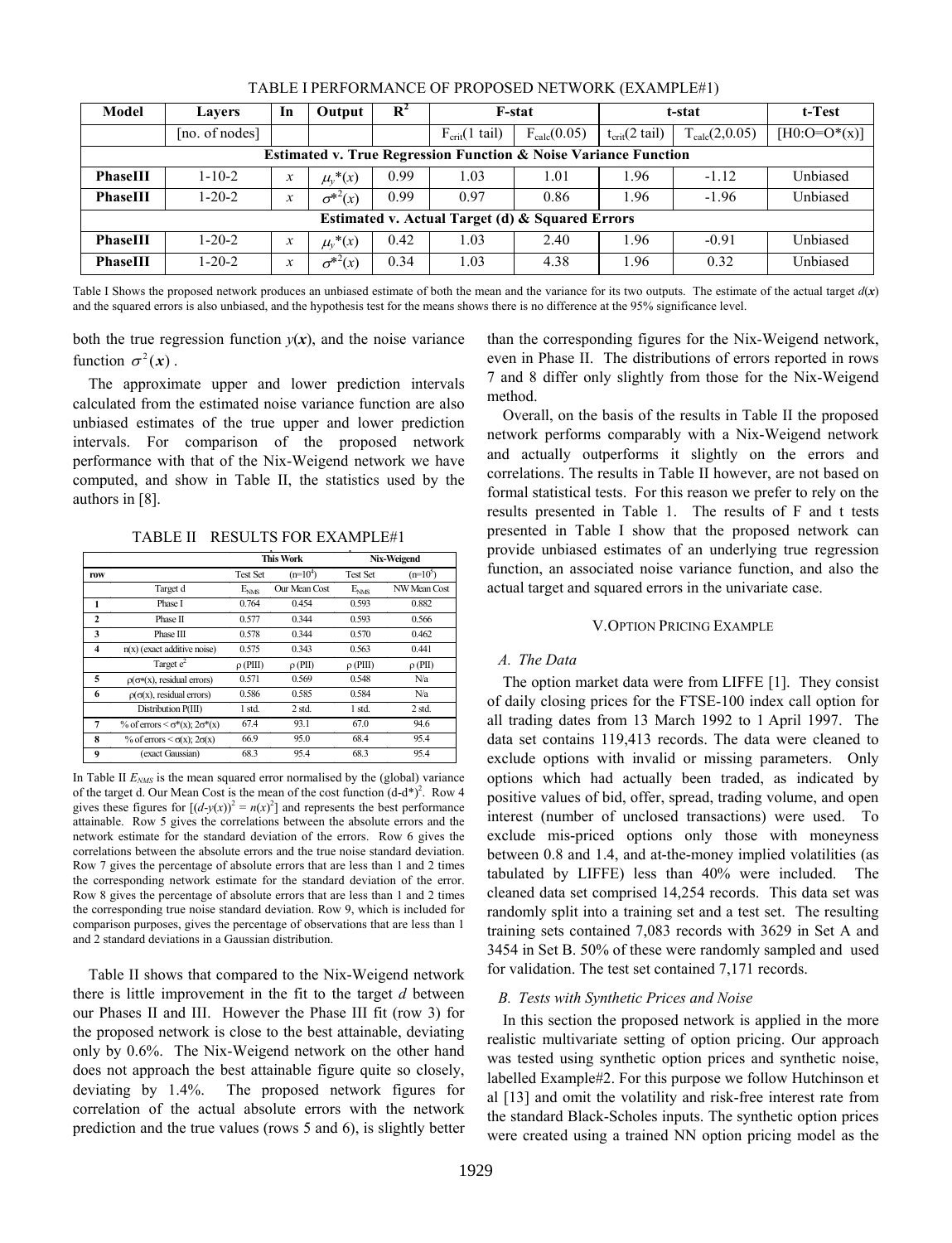underlying known regression function. The NN was trained using observed market prices as the target and the variables moneyness,  $(m = S/X)$ , and time to maturity, *t*, as inputs; *S* represents the price of the asset in index points and *X* is the strike price for the option. Analysis of squared residual errors for NN option pricing models indicated that  $\sigma^2(t,m) = 510t^4 + 361m^{17}$  was a suitable choice for approximating the underlying residuals to give a known noise variance function; it is important to emphasise that this function has no significance other than as a residual model. Using this function, a closely similar shaped distribution, as indicated by variance, standard deviation, skewness, and kurtosis, is obtained for the absolute values of the synthetic noise generated, and for those of real residual errors for NN option pricing models. Moreover, t-tests indicate that the obtained target  $d(t,m)$  is not significantly different from observed market prices. Artificial noise from the normal distribution N was drawn as  $N(0, \sigma^2(t,m))$  and added to the outputs of the trained NN to generate a synthetic target option price  $d(t,m)$ . As in Example#1 the aim is to determine whether the method can successfully recover an underlying known regression function and noise variance function. The results for Example#2 are presented in Table III.

TABLE III: RESULTS FOR EXAMPLE#2 **py p**

| row                 |                                                         | <b>Test Set</b> |               |  |  |
|---------------------|---------------------------------------------------------|-----------------|---------------|--|--|
|                     | Target $d = C_{NN}$ + noise                             | $E_{NMS}$       | Our Mean Cost |  |  |
| 1                   | Phase I                                                 | 0.059           | 564.660       |  |  |
| $\mathbf{2}$        | Phase II                                                | 0.062           | 599.406       |  |  |
| 3                   | Phase III                                               | 0.059           | 566.805       |  |  |
| $\overline{\bf{4}}$ | $n(x)$ (exact additive noise)                           | 0.058           | 556.988       |  |  |
|                     | Target $e^2$                                            | $\rho$ (PIII)   | $\rho$ (PII)  |  |  |
| 5                   | $\rho(\sigma^*(x))$ , residual errors)                  | 0.537           | 0.536         |  |  |
| 6                   | $\rho(\sigma(x))$ , residual errors)                    | 0.562           | 0.591         |  |  |
|                     | Distribution (PII)                                      | $1$ std.        | $2$ std.      |  |  |
| 7                   | % of errors $\langle \sigma^*(x); 2\sigma^*(x) \rangle$ | 51.3%           | 81.4%         |  |  |
| 8                   | % of errors $\leq \sigma(x)$ ; $2\sigma(x)$             | 70.0%           | 96.1%         |  |  |
|                     | Distribution (PIII)                                     |                 |               |  |  |
| 9                   | % of errors $\langle \sigma^*(x); 2\sigma^*(x) \rangle$ | 32.5%           | 60.2%         |  |  |
| 10                  | % of errors $\lt \sigma(x)$ ; $2\sigma(x)$              | 71.4%           | 96.2%         |  |  |
| 11                  | (exact Gaussian)                                        | 68.3%           | 95.4%         |  |  |

In Table III  $E_{MIS}$  is the mean squared error normalised by the (global) variance of the target d. Our Mean Cost is the mean of cost function  $(d-d^*)^2$ . Row 4 gives these figures for  $[(d-y(x))^2 = n(x)^2]$  and represents the best performance attainable. Row 5 gives the correlations between the absolute errors and the network estimate for the standard deviation of the errors. Row 6 gives the correlations between the absolute errors and the true noise standard deviation. Row 7 gives the percentage of absolute errors that are less than 1 and 2 times the corresponding network estimate for the standard deviation of the error. Row 8 gives the percentage of absolute errors that are less than 1 and 2 times the corresponding true noise standard deviation. Rows 9 and 10 report these results for PhaseIII. Row 11, which is included for comparison purposes, gives the percentage of observations that are less than 1 and 2 standard deviations in a Gaussian distribution. Here (**x)** represents the two input variables (*t,m*)

In Table III The Phase III fit for the target  $d(t,m)$ , (Row 3) is only 0.001 (1.7%) more than the lowest attainable value (Row 4). The Phase II fit (Row 2), is not quite as good but is

still only 0.004 (7%) more than the lowest attainable value. Although the difference is not statistically significant at the 95% level as shown by the t-tests, the Phase II fit to E*NMS* is slightly poorer than the Phase I fit (Row 1). This is because, in contrast to [8], our Phase II involves training a new model constrained to fit both the target  $d(t,m)$  and the squared residuals from Phase I. Like [8] we use 10 hidden layer nodes per output node, but in our method these are in a single hidden layer of 20 nodes with full connectivity to all input and output nodes. Pruning runs, not reported here, indicate fewer nodes can achieve the relevant accuracy.

As in Example#1 the correlation of the absolute errors with the estimated absolute errors and with the true noise standard deviation (Rows 5 and 6) improves slightly from Phase II to Phase III. The correlation results in Table III are of a similar order to those for Example#1 in Table II. Row 7 and Row 9 distribution results show the dispersion of the actually occurring absolute errors is greater than the estimated and true noise standard deviation results given in Row 8 and Row 10 indicate. The decreased correlation of absolute values of residual errors with the known noise standard deviation (Row 6) suggests that Phase III training should be omitted in the more realistic multivariate setting for this data.

This conclusion is supported by Table IV which gives the results of hypothesis tests for Example#2. They show that the (proposed network) estimate for the mean of the target  $d(x)$  is unbiased for all three training phases. The Phase II estimate of the mean of the known noise variance function and the actual squared errors is unbiased as indicated by the hypothesis test results. However Phase III estimates of both are biased, unlike the Example#1 results. The F statistics indicate there is no difference between the estimated and actual variance of the known noise variance function for both PhaseII and PhaseIII.

The Table III & IV results for PhaseII training in Example#2 show the proposed network produces an unbiased estimate of the input dependent noise variance function  $\sigma^2(t,m)$ , which is a smooth function of time to maturity *t*, and moneyness *m*. Moreover, this is an unbiased estimate of the actually occurring squared errors for the estimate of the target. These results suggest that given a set of unseen input variables for which there is no corresponding targets, the proposed network is capable of producing an unbiased estimate of a target  $d(t,m)$ , and a corresponding (unknown) noise variance function. The unbiased estimate of both the mean of the target and the true noise variance function suggest that prediction intervals upon them will be a good estimate of the 95% prediction intervals.

## VI. CONCLUSIONS

This work has shown that it is possible to implement a robust method for computing statistical prediction intervals generalised for non-linear regression. The method has been applied successfully to a standard synthetic set of data and gave statistically acceptable results. The method avoids the need for a special neural net architecture or the calculation of